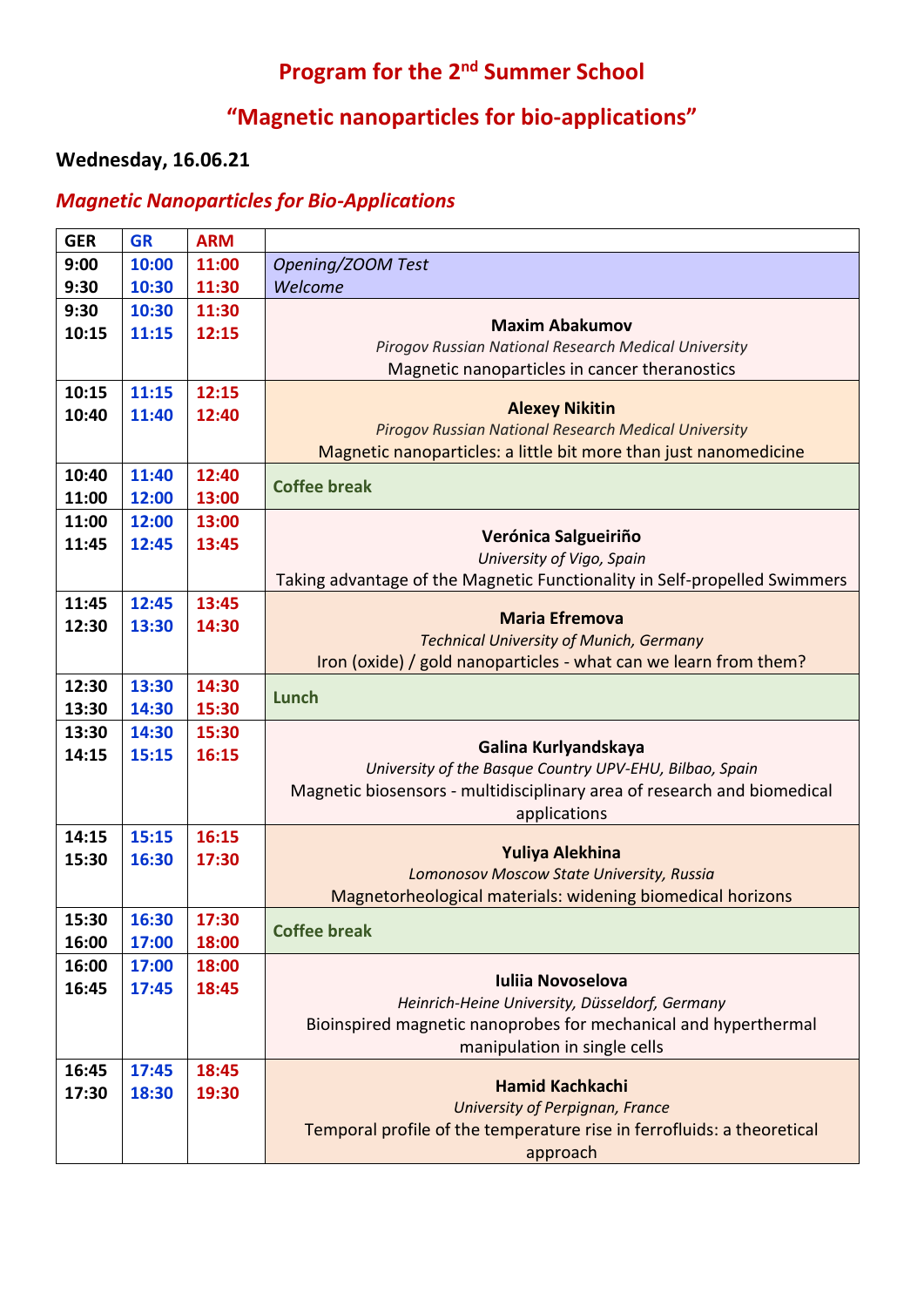# **Thursday, 17.06.2021**

#### **Advanced Methods for Investigating Magnetic Properties**

| <b>GER</b> | <b>GR</b> | <b>ARM</b> | Chairman                                                                                         |
|------------|-----------|------------|--------------------------------------------------------------------------------------------------|
| 9:00       | 10:00     | 11:00      |                                                                                                  |
| 10:00      | 10:30     | 11:30      | <b>Ralf Meckenstock</b>                                                                          |
|            |           |            | University of Duisburg-Essen, Germany<br>FMR as a tool for nano scaled magnetic characterization |
|            |           |            |                                                                                                  |
| 10:00      | 11:00     | 12:00      | Sara Laureti                                                                                     |
| 11:00      | 12:00     | 13:00      | Nanostructured Magnetic Materials Lab, Rom, Italy                                                |
|            |           |            | <b>EXAFS characterization of magnetic nanostructures</b>                                         |
|            |           |            |                                                                                                  |
| 11:00      | 12:00     | 13:00      | <b>Coffee break</b>                                                                              |
| 11:30      | 12:30     | 13:30      |                                                                                                  |
| 11:30      | 11:30     | 12:30      |                                                                                                  |
| 12:30      | 12:30     | 13:30      | <b>Andrei Rogalev</b><br>European Synchrotron Radiation Facility (ESRF), France                  |
|            |           |            | How X-rays help us to decipher enigmas of magnetism                                              |
|            |           |            |                                                                                                  |
| 12:30      | 13:30     | 14:30      | Lunch                                                                                            |
| 13:30      | 14:30     | 15:30      |                                                                                                  |
| 13:30      | 13:30     | 13:30      |                                                                                                  |
| 14:30      | 14:30     | 14:30      | <b>Thomas Feggeler</b><br>Lawrence Berkeley National Laboratory, USA                             |
|            |           |            | Element-specific detection of magnetization dynamics using Scanning                              |
|            |           |            | <b>Transmission X-ray Microscopy</b>                                                             |
|            |           |            |                                                                                                  |
| 14:30      | 15:30     | 16:30      |                                                                                                  |
| 15:30      | 16:30     | 17:30      | <b>Vasily Temnov</b>                                                                             |
|            |           |            | University of Le Mans, France                                                                    |
|            |           |            | Ultrafast magneto-acoustics: ferromagnetic resonance, spin waves and                             |
|            |           |            | magnetization switching                                                                          |
| 15:30      | 16:30     | 17:30      |                                                                                                  |
| 16:00      | 17:00     | 18:00      | <b>Coffee break</b>                                                                              |
| 16:00      | 17:00     | 18:00      |                                                                                                  |
| 17:00      | 18:00     | 19:00      | <b>Anna Semisalova</b>                                                                           |
|            |           |            | <b>University of Duisburg-Essen, Germany</b>                                                     |
|            |           |            | THz emission spectroscopy for the investigation of ultrafast                                     |
|            |           |            | magnetization dynamics                                                                           |